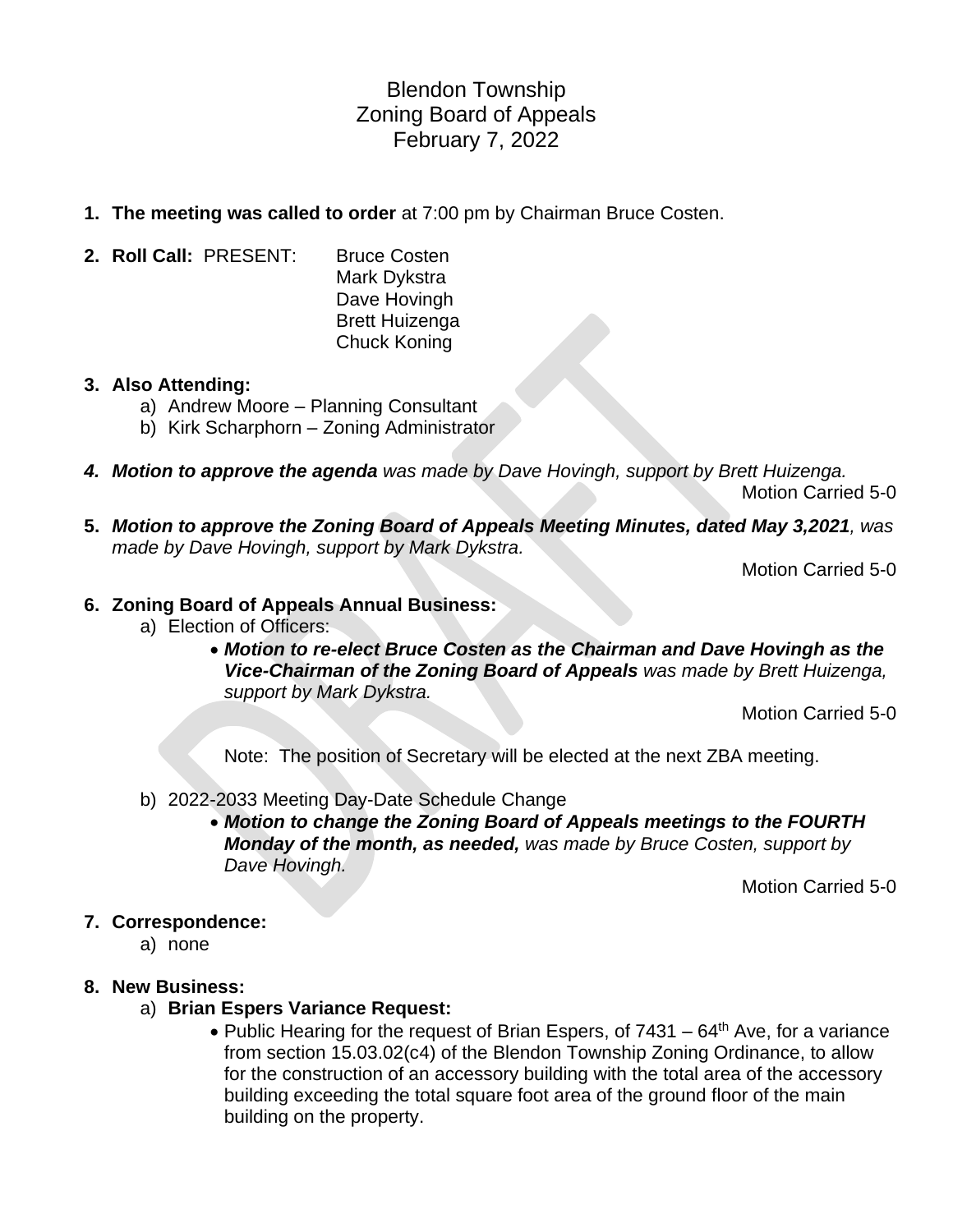- Township Planning Consultant, Andrew Moore, read the published public hearing notice.
- *Motion to open the public hearing at 7:06 pm was made by Dave Hovingh, support by Mark Dykstra.*

Motion Carried 5-0

- Applicant was in attendance.
	- o Chairman Costen asked the applicant to explain the reason for his request for the variance.
- Public Comment:
	- $\circ$  Ron Wind 7675 64<sup>th</sup> Ave
		- ➢ South Neighbor
		- $\triangleright$  Supports the location of the accessory building
	- $\circ$  John Bouwkamp 7481 64<sup>th</sup> Ave
		- ➢ North Neighbor
		- $\triangleright$  Supports the location of the accessory building
- *Motion to close the public hearing at 7:13 pm was made by Brett Huizenga , support by Dave Hovingh.*

Motion Carried 5-0

- Township Planner, Andrew Moore, highlighted his staff report memorandum to the board.
- Discussion was had on the four standards by the members of the ZBA.
- Board's motions on each of the standards:
	- o The enforcement of the literal requirements of this Ordinance **would not** involve practical difficulties for the following reasons:
		- ➢ *The zoning ordinance requirements could be met based on the land available.*

Motion Carried 5-0

- o Such a variance **is not** necessary for the preservation and enjoyment of a substantial property right possessed by other properties in the same zoning district and in the vicinity for the following reasons:
	- ➢ *The applicant still possesses the right to have an accessory building that is withing the requirements of the ordinance.*

Motion Carried 5-0

o The special conditions or circumstances **do not exist** which are peculiar to the land, structures or buildings involved and which **are not** applicable to other lands, structures, or buildings in the same zoning district for the following reasons:

➢ *The lot size and typical topography of Blendon Township.*

Motion Carried 5-0

- o The authorizing of such **will not** be of substantial detriment to the other lands and uses and **will** be contrary to the spirit and purpose of this Ordinance for the following reasons:
	- ➢ *It sets a precedent for future buildings in the front yard.*

Motion Carried 5-0